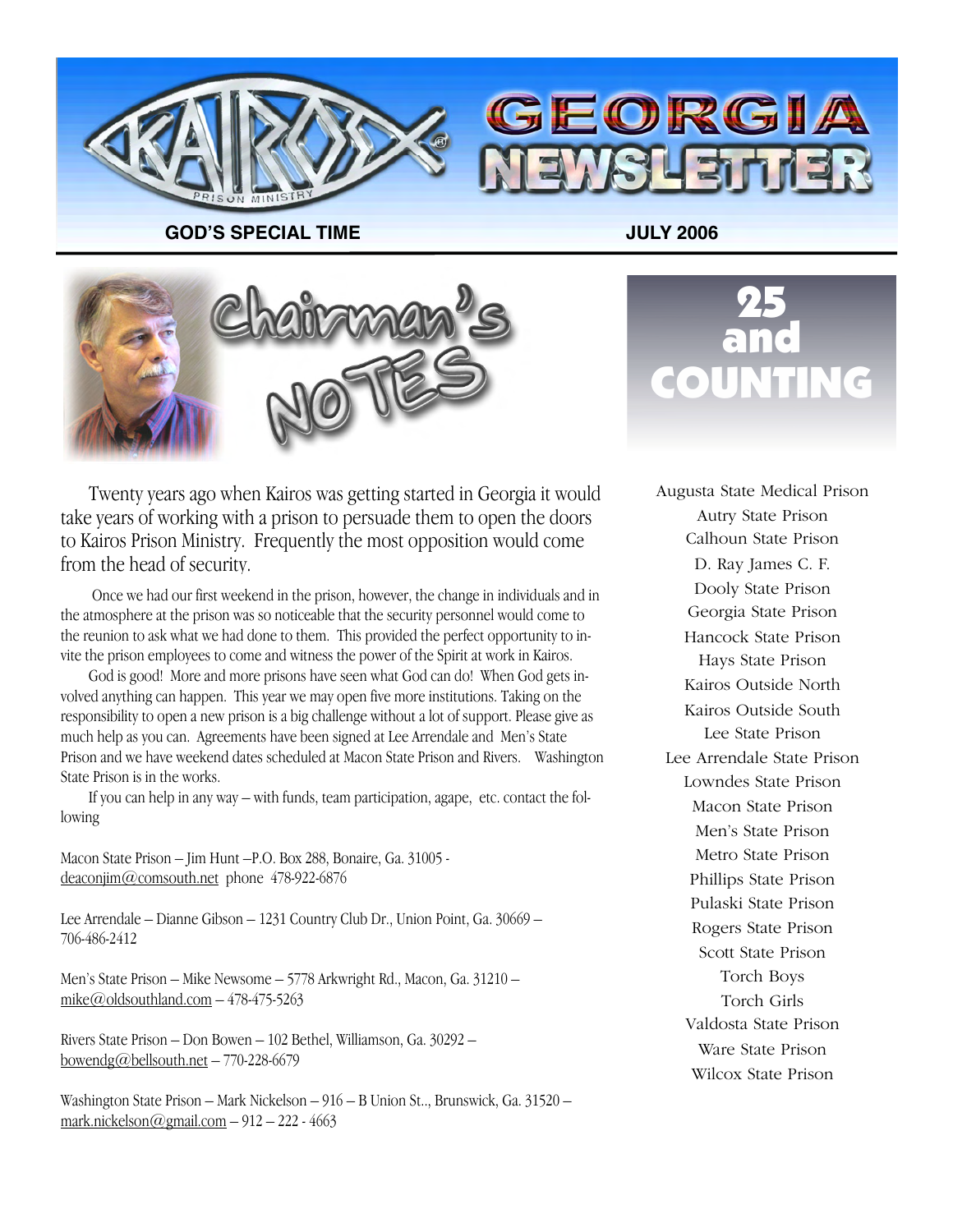### SCHEDULES AND INFORMATION

| <b>ASMP #39</b>                           | Aug. 17-20, 2006               | <b>VALDOST</b>         |
|-------------------------------------------|--------------------------------|------------------------|
| Roger Ervin                               | Leader                         | Ricky Mathis           |
| Doug McAfee                               | Obs. Leader<br>Adv. Leader     |                        |
| Robert Stewart                            |                                | Chris Wiggi            |
| PULASKI #22                               | Aug. 24-27, 2006               | <b>LEE ARRE</b>        |
| Terry Lees                                | Leader                         | Marva Ogle             |
| Karen Chaplin<br>Donna Tanner             | Obs. Leader<br>Adv. Leader     |                        |
|                                           |                                | Dianne Git             |
| LOWNDES #5                                | Sept. 9-12, 2006<br>Leader     | HANCOCK                |
| Dennis Webrand<br><b>Bill Newcomb</b>     | Obs. Leader                    | Lee Hill<br>Doug Sher  |
| Greg Sheppard                             | Adv. Leader                    | <b>Bill Sims</b>       |
|                                           |                                |                        |
| <b>WARE #27</b>                           | Sept. 7-10, 2006<br>Leader     | ROGERS #<br>Kirk Duffy |
| Jerry Peterson<br><b>Mike Scott</b>       | Obs. Leader                    | <b>Bill Hinesley</b>   |
| Scott Johnson                             | Adv. Leader                    | <b>Bill Wright</b>     |
| <br>SCOTT#3                               | Sept. 14–17, 2006              | MEN'S #1               |
| Tom Spohn                                 | Leader                         |                        |
|                                           | Obs. Leader                    |                        |
| Gene Brannen                              | Adv. Leader                    |                        |
| DOOLY #16                                 | Sep. 28 - Oct 1, 2006 METRO #4 |                        |
| Eddie McLemore                            | Leader                         | Nan Wallac             |
|                                           | Obs. Leader                    | <b>Karen Miller</b>    |
| <b>Elliott Canterbury</b><br>.<br>        | Adv. Leader                    | Pushpa Da              |
| WILCOX #15                                | Oct. 5–8, 2006                 |                        |
| Larry Grace                               | Leader                         | <b>STATE</b>           |
| Roy Jardin                                | Obs. Leader                    |                        |
| Bob Beauchamp<br>.                        | Adv. Leader                    | Paul                   |
| TORCH Boys Sumter #8                      | Oct. 13–15, 2006               | Kirk                   |
| Steve Durham                              | Leader                         | John                   |
| Tim & Jennifer Griggs                     | Obs. Leader                    | <b>Iom</b>             |
| Sue Soloman & Fran Kinservick             | Adv. Leader                    |                        |
| PHILLIPS #5                               | Oct. 19-22, 2006               | Tony                   |
| Don McLeod                                | Leader                         | Bill                   |
| <b>Bob Bolter</b>                         | Obs. Leader<br>Adv. Leader     | Carl                   |
| Chris Burgett                             |                                | Raymon                 |
| KAIROS OUTSIDE NORTH #18                  | Oct. 20-22, 2006               |                        |
| Vida Ellis<br>Vickie Holder, Diane Womble | Leader<br>Obs. Leader          | Randy                  |
| Johnnie Duncan                            | Adv. Leader                    | Patsy                  |
| .                                         |                                | Edd                    |
| CALHOUN #6<br><b>Conner Collins</b>       | Oct 26-29, 2006<br>Leader      | Mack                   |
| Lloyd Kirkland                            | Obs. Leader                    |                        |
| <b>Russell McNeal</b>                     | Adv. Leader                    | Roger                  |
| <b>HAYS #15</b>                           | Oct. 26-29, 2006               | Fred                   |
| Kelvin Thompson                           | Leader                         | Wray                   |
| Austin Robinson                           | Obs. Leader                    | Terry                  |
| Chuck Self                                | Adv. Leader                    | Marilyn                |
| LEE #26                                   | Oct 26-29, 2006                |                        |
| Jack Teasley                              | Leader                         | Tom                    |
|                                           | Obs. Leader                    | Jim                    |
| <b>Bill Gahring</b>                       | Adv. Leader                    | Warren                 |
| AUTRY #15                                 | Nov. 2-5, 2006                 | Jim                    |
| <b>Eddie Simmons</b>                      | Leader                         |                        |
|                                           | Obs. Leader                    | <b>Rick</b>            |
| Clarke Liles                              | Adv. Leader                    | Teresa                 |
| D. RAY JAMES #9                           |                                | Rudy                   |
| Brian Harlan                              | Leader                         | Ruth                   |
|                                           | Obs. Leader<br>Adv. Leader     |                        |
| John Peterson<br>                         |                                | Pete                   |
| GSP #15                                   | Nov. 2-5, 2006<br>Leader       | John                   |
| Jerry Oldham                              | Obs. Leader                    | Carla                  |
| Rodney West                               | Adv. Leader                    | Ron                    |
|                                           |                                |                        |

| VALDOSTA #13<br><b>Ricky Mathis</b> | Nov. 2-5, 2006<br>Leader<br>Obs. Leader |
|-------------------------------------|-----------------------------------------|
| Chris Wiggins                       | Adv. Leader                             |
| LEE ARRENDALE #1                    | Nov. 9-12, 2006                         |
| Marva Oglesby                       | Leader                                  |
|                                     | Obs. Leader                             |
| Dianne Gibson                       | Adv. Leader                             |
| HANCOCK #27                         | Nov. 16-19, 2006                        |
| Lee Hill                            | I eader                                 |
| Doug Shenker                        | Obs. Leader                             |
| <b>Bill Sims</b>                    | Adv. Leader                             |
| ROGERS #15                          | Nov. 16-19, 2006                        |
| Kirk Duffy                          | I eader                                 |
| <b>Bill Hinesley</b>                | Obs. Leader                             |
| <b>Bill Wright</b>                  | Adv. Leader                             |
| <br>MFN'S #1                        | Dec. 7-10, 2006<br>I eader              |
|                                     | Obs. Leader                             |
|                                     | Adv. Leader                             |
|                                     |                                         |
| METRO#4                             | Mar. 8-11, 2007                         |
| Nan Wallace                         | Leader                                  |
| Karen Miller                        | Obs. Leader                             |
| Pushpa Danes                        | Adv. Leader                             |
|                                     |                                         |

#### **STATE COMMITTEE**

| Paul        | Balducci         | (706) 793-4582 |
|-------------|------------------|----------------|
| <b>Kirk</b> | Beckham          | (229) 226-4774 |
| John        | Clements         | (912) 568-7617 |
| Tom         | Crankshaw        | (912) 265-4729 |
| Tony        | <b>Dittmeier</b> | (678) 947-1957 |
| Bill        | Dixon            | (229) 436-8804 |
| Carl        | Engel            | (770) 381-7035 |
| Raymond     | Gray             |                |
| Randy       | Griffin          | (478) 986-9374 |
| Patsy       | Harriman         | (478) 994-0655 |
| Edd         | Harrison         | (912) 287-0440 |
| Mack        | Jackson          | (912) 576-1819 |
| Roger       | Jones            | (912) 472-5221 |
| Fred        | Karst            | (912) 728-4153 |
| Wray        | Kessel           | (912) 354-9493 |
| Terry       | Lees             | (478) 951-5712 |
| Marilyn     | Lewis            | (678) 588-6178 |
| Tom         | Liner            | (229) 439-2574 |
| Jim         | Mauldin          | (770) 477-9884 |
| Warren      | McClellan        | (770) 497-0025 |
| Jim         | Miller           | (770) 777-0621 |
| <b>Rick</b> | <b>Murrell</b>   | (770) 210-0987 |
| Teresa      | Osborne          | (706) 486-2744 |
| Rudy        | Patton           | (770) 992-5016 |
| Ruth        | Patton           | (770) 992-5016 |
| Pete        | Pfeiffer         | (229) 273-8839 |
| John        | <b>Struzick</b>  | (229) 506-4333 |
| Carla       | von Hoffmann     | (770) 565-4122 |
| Ron         | Walling          | (706) 855-1075 |
|             |                  |                |

#### ADVISORY COUNCIL CHAIRMEN

| Prison<br>Name                                                                                                                    | Adv Council<br>Chairperson                                                                                                                                                                          | Phone<br>Number                                                                                                                                              |
|-----------------------------------------------------------------------------------------------------------------------------------|-----------------------------------------------------------------------------------------------------------------------------------------------------------------------------------------------------|--------------------------------------------------------------------------------------------------------------------------------------------------------------|
| Augusta<br>Autry<br>Calhoun<br>Dooly<br>GSP                                                                                       | Harold Gibson<br><b>Bob Hodges</b><br><b>Tommy Dale</b><br>Ken Carter                                                                                                                               | 706-486-2412<br>229-294-0952<br>229-995-2469<br>229-273-0957                                                                                                 |
| Hancock<br>Hays<br>D Ray James<br>l ee<br>Lee Arrendale<br>Lowndes<br>Macon                                                       | <b>Chris Parker</b><br><b>Paul Daniels</b><br><b>Harrel Butler</b><br>Mike Jones<br>Dianne Gibson<br>Vic Jameson                                                                                    | 770-775-6219<br>770-641-0086<br>912-778-4449<br>229-924-0120<br>706-486-2412<br>229-249-9441                                                                 |
| Men's<br>Metro<br>Phillips<br>Pulaski<br>Rogers<br>Scott<br>Valdosta<br>Ware<br>Wilcox<br>K Outside No.<br>K Outside So.<br>Torch | <b>Beth Maycumber</b><br>Joe Sheridan<br>Joyce Bryant<br>John Ross<br>Randy Griffin<br>Vic Jameson<br>Horace Godfrey<br><b>Russell Clark</b><br>Mary Jane Skidmore<br>Nancy Dallas<br>Marilyn Lewis | 770-830-8985<br>770-491-0025<br>912-264-4564<br>912-897-3568<br>478-986-9374<br>229-249-9441<br>912-778-4330<br>912-568-7440<br>678-947-8567<br>770-412-7354 |

#### AGAPE

Chairmen.

 $\overline{a}$ 

Agape letters for Kairos weekends should be sent to: **Ron Walling Kairos of Georgia Agape Chairman 3204 Sterling Ridge Dr. Augusta, GA 30909 (706) 855-1075 ronwalling@yahoo.com** Please, letters only, no envelopes, folded *once* with the resident's name on the outside; or else general agape for all on the weekend. No tracts or pamphlets, etc. are permitted. Ron Walling, as Dis-

trict Agape Chairman, will coordinate General Agape with the Council Agape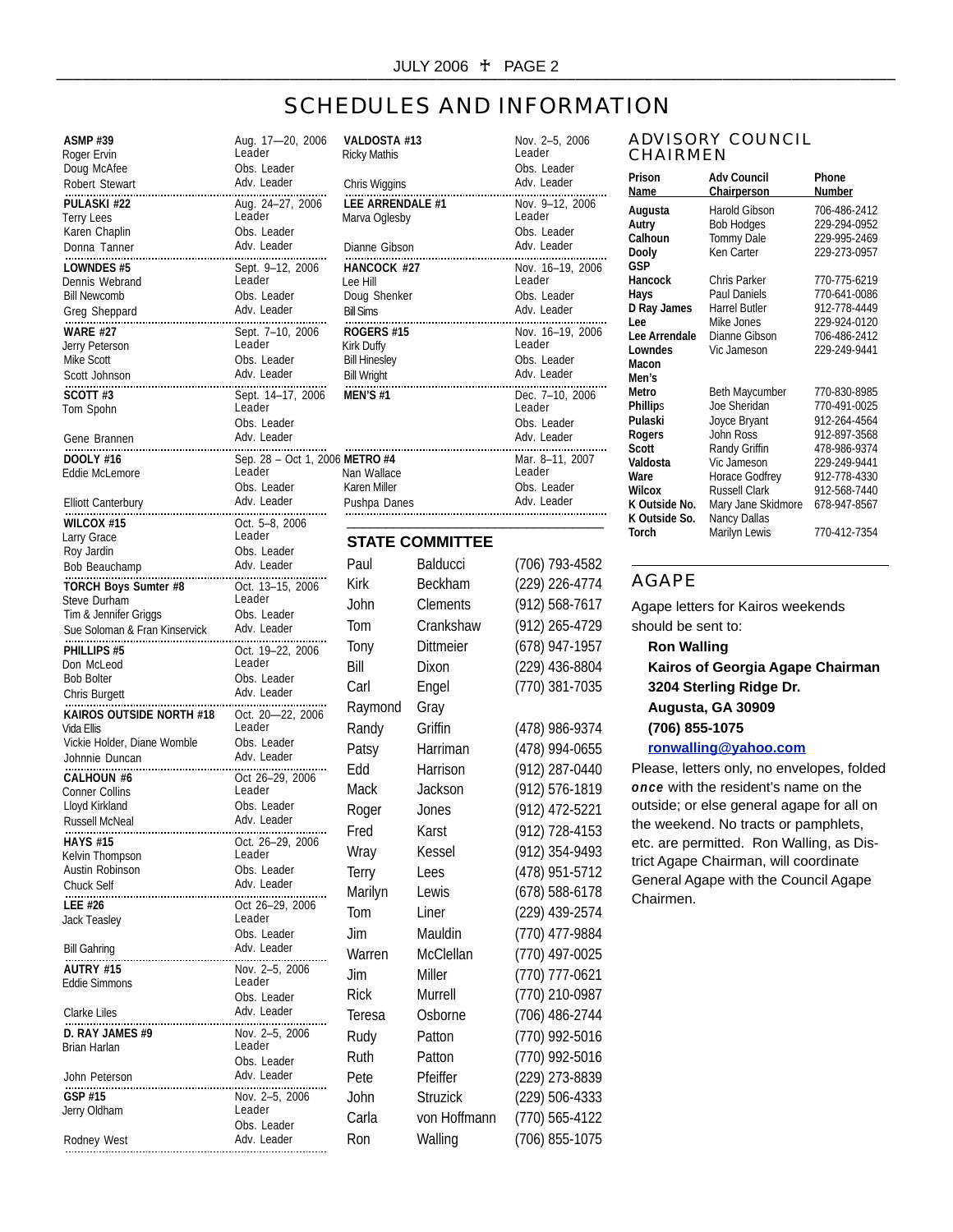## INTERNATIONAL REPRESENTATIVE REPORT



#### **By Tom Liner**

*"Do not major in minors." —Spiritual Advisor*

The most important issue to be discussed by the Kairos International Board of Directors at the summer conference will not be the issue of the photograph taken on the weekend and how we can use that photo for sponsorship or publicity. That photograph, where it is permitted, is not the most important thing we do. Nor is the weekend, for that matter, although the Kairos, Torch, or Kairos Outside weekend is certainly the highlight of our fall or spring for the volunteers. The most important

thing we do is our faithful and obedient service bringing Christ's love to those who suffer.

The most important business of the summer conference of your ministry is reaching more of the incarcerated and their loved ones with Christ's love and sustaining the ministry where we serve now. The photo is no big deal, right? Well, maybe. When the phone conference with international representatives was held, May 2, 2006, we learned that the Executive Committee had restricted the use of the group photograph, and our Advisory Councils in Georgia use that photo in sponsorship efforts to pay for the ministry. So after all the discussion on the phone and reporting to your State Committee and Jim Mauldin, your rep sent a motion to the board chairman Cameron Cooke to reconsider the use of the group photograph. I shall report to you later how that went and if the board changed the rules.

#### INSTITUTIONAL LIAISONS

If you wish to attend a monthly reunion please contact the **Institutional Liaison** for that institution *(not the Chaplain or Security)* for a clearance form in order to be placed on the list. Names and phone numbers of Institutional Liaisons are listed below.

| Prison<br>Name   | Reunion<br>Dates-Sat | Meeting<br>Time   | Institutional<br>Liaison      | Phone<br>Number              |
|------------------|----------------------|-------------------|-------------------------------|------------------------------|
| Augusta          | 3rd                  | 1:00 PM           | Ron Walling                   | 706-855-1075                 |
| Autry<br>Calhoun | 4th Fri              | 6:00 PM           | Kirk Beckham                  | 229-226-4774<br>229-888-9515 |
|                  | 4th                  | $9:00 \text{ AM}$ | Mark Meagher<br>Charles Jones | 229-645-3303                 |
| Dooly            |                      |                   |                               |                              |
| GSP              | 1st                  | 10:00 AM          | <b>Rodney West</b>            | 912-977-0009                 |
| Hancock          | 3rd                  | 8:30 AM           | Larry Sullivan                | 770-599-9112                 |
| Hays             | 1st                  | 8:30 AM           | Jim Miller                    | 770-777-0621                 |
| D Ray James      | 4th                  | 8:30AM            | <b>Hubert Clark</b>           | 912-729-2884                 |
| Lee              | 3rd                  | 10:00 AM          | Harry Bryant                  | 229-446-8388                 |
| Lee Arrendale    | 2 <sub>nd</sub>      |                   |                               |                              |
| Lowndes          |                      |                   | <b>Tommy McNeal</b>           | 229-247-2414                 |
| Macon            |                      |                   |                               |                              |
| Men's            |                      |                   |                               |                              |
| Metro            | 1st                  | 12:00 N           | Anne Armstrong                | 770-579-9624                 |
| <b>Phillips</b>  | 3rd                  |                   | Mike Fuino                    | 770-740-5987                 |
| Pulaski          | 4th                  | 12 Noon           | Sheila Canady                 | 478-788-5439                 |
| Rogers           | 2nd                  | 9:00 AM           | <b>Fred Karst</b>             | 912-728-4153                 |
| Scott            |                      |                   | Randy Griffin                 | 478-986-9374                 |
| Valdosta         | 1st                  | 8:00 AM           | <b>Tommy McNeal</b>           | 229-247-2414                 |
| Ware             | 2nd                  | 10:00 AM          | Jack O'Brien                  | 912-449-3577                 |
| Wilcox           | 2nd                  | 9:30 AM           | <b>John Clements</b>          | 912-568-7617                 |
|                  |                      |                   |                               |                              |

Let me be clear here. We are allowed to take the group photograph of the residents and the team on the weekend for the residents and the team. That is, as long as we have releases from the residents. Right now, what we are not allowed to do is give a copy of that photo to sponsors. We are obedient.

There are other restrictions as well, for your information, although they do not generally apply to what we do in Georgia:

"No Kairos volunteer, advisory council or State Chapter

Committee has the authority to otherwise permit or conduct filming, recording or photographing of an actual live KI, KO, KT program including, but not limited to weekends, reunions, retreats where residents, graduate residents or guests are present."

So there you are. Other matters getting the board's attention right now continue to be finances. The *Donor* program for Advisory Councils for fund raising and record keeping should be out this summer. We are told it "looks and feels like Ezra." I have not seen it yet. And your state committee and Advisory Councils are already dealing with the new Financial Policy. Edd Harrison and the Finance Committee have worked hard on this one.

Other good news from the International office is that Kairos continues to grow. After twelve years of work, Northern Ireland had their first weekend, as you saw in the International newsletter. Honduras is scheduled to begin Kairos in November. And we were told that the new songbook will be printed before the summer conference at the end of July.

Advisory Councils and how they work and if they work—are highlighted a lot in discussions and committee work. The Advisory Council is the heart of the ministry. And it is far more important than taking that photo. So let me leave you with this question: How is your Advisory Council doing?

> $\vert \Upsilon \vert$ any want to serve God, but only as advisers.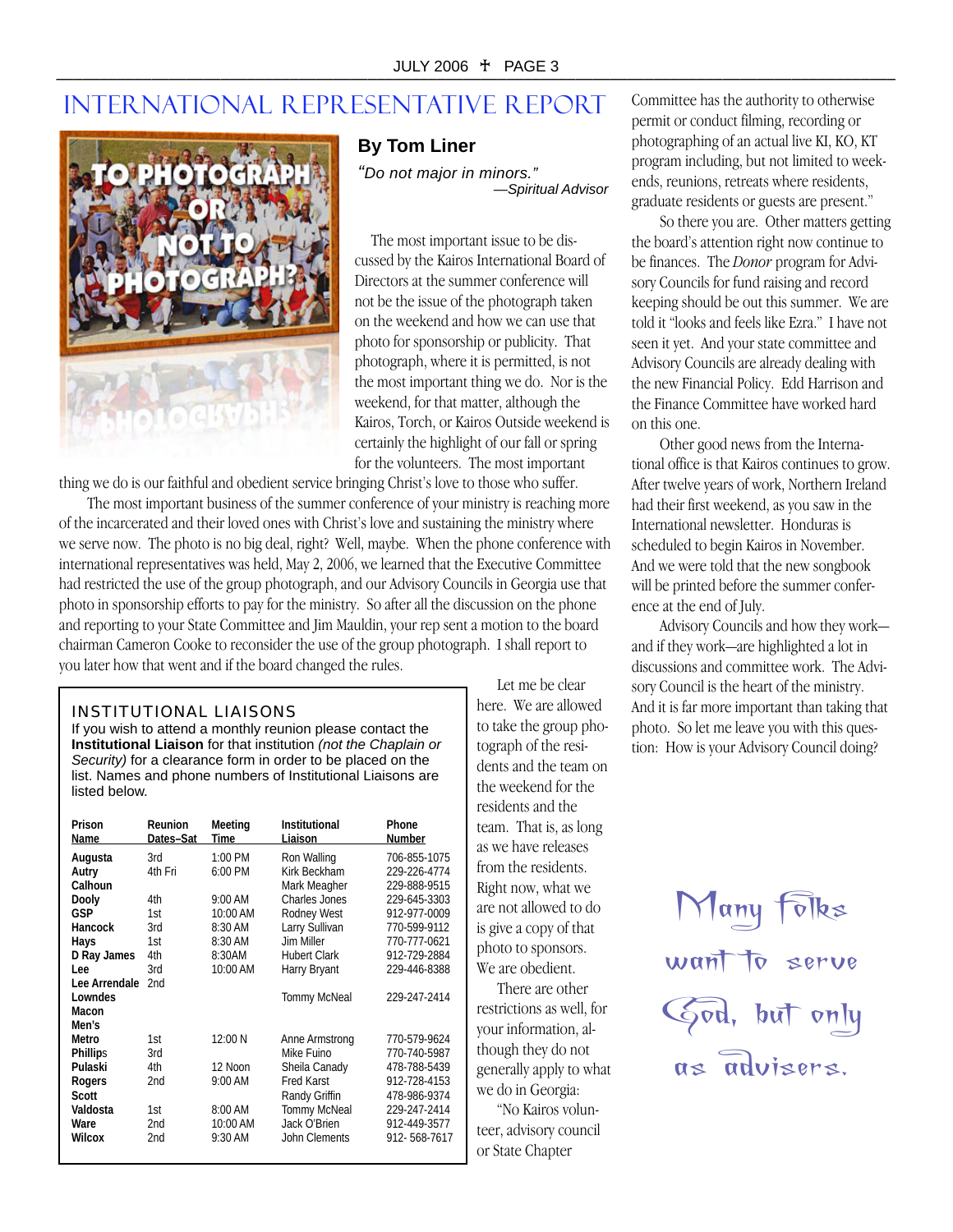

# Kairos Principle of "GRADUALNESS"

#### By Bob Astalos, State Volunteer Coordinator

After observing a number of weekends around Georgia, the most common need I see is for a better understanding of the principle of GRADUALNESS that under-girds the Kairos program.

Some participants come to our ministry seeking God, some are already committed Christians, and many know the scriptures better than most of us team members.

On the other hand, some come to our ministry skeptical of us and our Christianity. Some are suspicious, some are antagonistic, and some are even hostile.

Those who come in praising God and quoting scripture may give the feeling the "whole group" is already close to Jesus, and we're going to have a great weekend of just pure fellowship praising God…but hidden in that group are the suspicious, skeptical and hostile. Those are the ones we need to be most concerned about "winning over" to Jesus.

In order to "win them over", the Kairos program is designed on a principle of GRADUALNESS.

People learn by starting from "wherever they are" at present, and adding new ideas to what they already know. So we start by just making friends, and move gradually toward being more spiritual.

Early in the weekend, it is important to "hold back" our spiritual enthusiasm, to insure we don't drive the skeptical ones "underground". Don't be seduced by the participants who start right off by praising God. We can rejoice with them quietly, but to win the skeptical, we need to:

Meet participants on Thursday without bowling them over with faith talk.

- Keep the God talk light during introductions. It's not uncommon for team members to begin with something like "I love Jesus and I'm here to serve you", and many of the participants echo that statement around the room as they try to quickly learn what it is we want to hear. Rather than rejoice over what a spiritual group they are, we need to enable them to simply be honest. For that reason, the team should not explode with shouts of "Praise God" when a participant makes a faith statement in their introduction.
- Avoid initiating hugs on Friday morning. We don't want to scare them to death by being overly personal … we're still just making friends. So we maintain some personal discipline and hold back our fervor for the ministry.
- The first music on Friday morning should also be restrained. It has long been Kairos policy to begin with "Camp Songs" or songs that are only lightly religious. Avoid loud, boisterous, praise filled outbursts. We still don't want to scare-off the skeptical.
- Choices, the first talk, as we all know, makes no mention of God. Although we have already had some meditations about God, we start our talks by focusing on the rational, the logical, to connect with them "where they're at".
- $\blacksquare$ With "You Are Not Alone", it's made clear that God is always with us, and introduces us to support from a Christian Community. It's still pretty much an intellectual idea at this point. That's why the Agape is so shocking. We're starting to move deeper.
- We **gradually** move toward deeper spirituality and deeper personal sharing ... so we can take the skeptical participants with us.

For those of us who are highly exuberant in expressing our faith, it takes a strong intentional effort to restrain that exuberance and let it out gradually. Even by Sunday morning, various residents are still processing the Kairos experience – in their time – God's time – not ours.

It also takes an understanding that Kairos is not a one-time-instant-revival, but a gradual winning people over as we share Christ's love and forgiveness, until God's Holy Spirit encompasses the entire community.

Our goal is the establishment of long term Prayer & Share groups as the vehicle that gives carrying power to our ministry by creating Christian Community to support the life of faith in the institution.



August 18 - 20, 2006 NORCROSS, GA October 6 - 8, 2006 PALM BEACH GARDENS, FL

Register with Jan Thrower; plainjan@yahoo.com; 352-473-7896.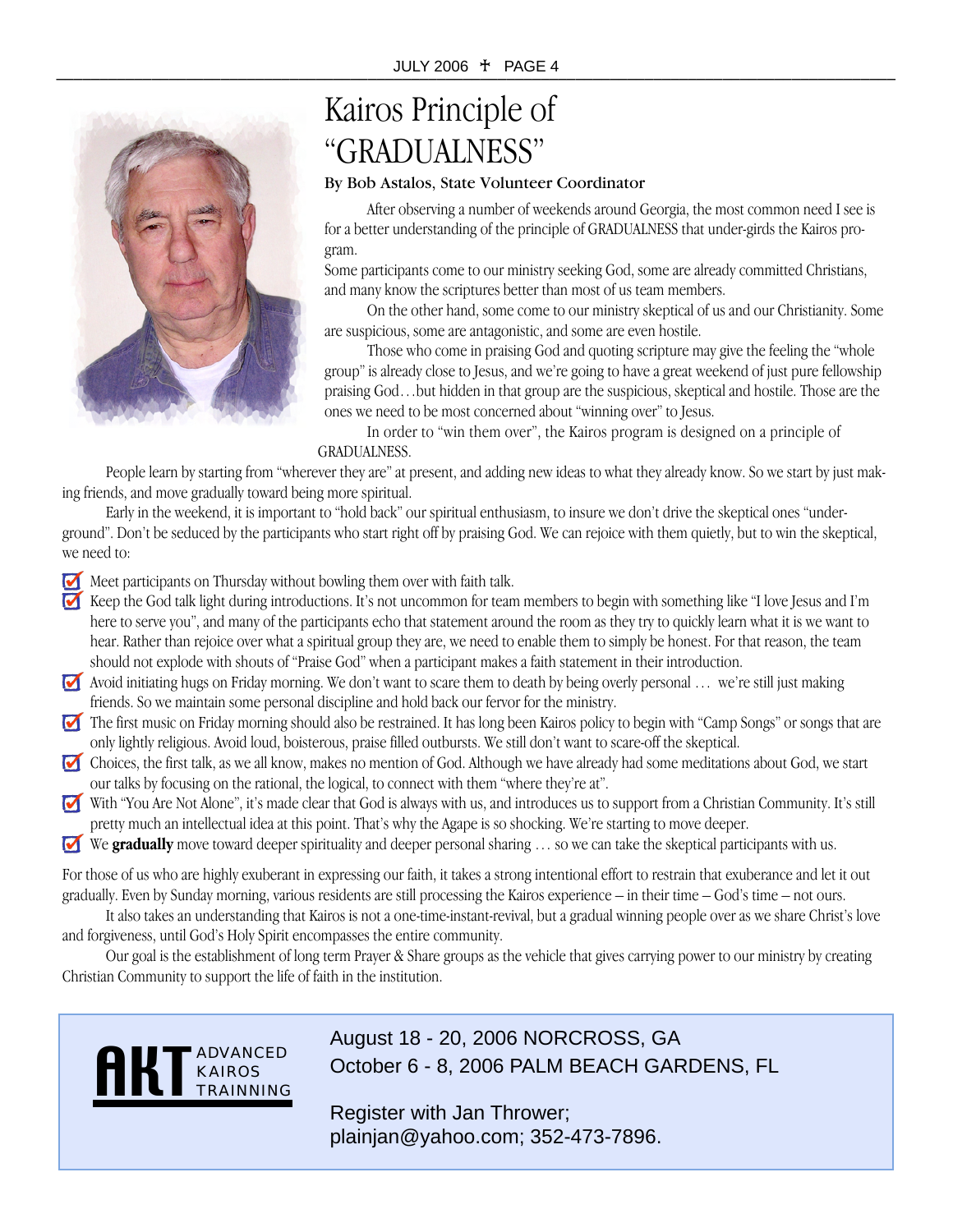# FROM THE DESK OF THE TREASURER

At our April, 2006 state board meeting I agreed to put in our Newsletter a report on the cost of a Kairos Weekend. I have done this further on in this report, but first I would like to say a few words about the proper way to receive and process Kairos Prison Ministry contributions.

If anyone receives any money in support of prison ministry, and they used Kairos in their presentation to do so, those funds should and must be sent to your state Kairos Assistant Treasurer. (See sidebar: Money Matters) They should not, and must not be deposited in a team bank account. Team bank accounts are never to be used to hold contributions from an outside contributor. They are only to be used for team contributions for team expenses and you are not allowed to use the Kairos name on your bank account.

Effective immediately, any funds in anyone's possession that was received from outside contributors must be sent to the Assistant Treasurer. No Exceptions! And no one is allowed to distribute contributions but the Treasurer.

No one will be refused the money needed for a particular Kairos team, no one. Please get this in your mind, God is the supplier and no one will be left out. We would never refuse to fund a team.

I am not saying that I believe anyone is misusing funds. I just want you to know that if an audit is required I am supposed to know who sent in all contributions and how the money was spent. This can't be done if money is being deposited in other bank accounts. As a Christian organization, made up of brothers and sisters in Christ, we should, without hesitation, be willing to follow all rules of that organization. To deviate from this would not only be wrong, but unchristian as well.

I will now try to show what a Kairos Weekend could cost if everything is paid for at the going price, with nothing contributed. Every team expense report is different, some spending more than others. What I am showing you is probably what the highest price could be.

| Meals, Pizza, Poppa Johns               | \$300.00  |
|-----------------------------------------|-----------|
| Meals, Chicken, KFC                     | \$460.00  |
| Snacks, All Kinds                       | \$1400.00 |
| Office Supplies, All Kinds, Coordinator | \$160.00  |
| Drinks                                  | \$200.00  |
| Photos                                  | \$225.00  |
| Meals at the Institution                | \$125.00  |
| Total                                   | \$2870.00 |

This is what it can cost, but usually it doesn't, most teams work very hard to keep their cost down.

Edd D. Harrison, Treasurer

| <b>MONEY MATTERS</b><br>The Georgia Chapter is now following International<br>procedures in handling our finances. Accordingly, we<br>now have three people responsible for handling our<br>monies.<br>If you have money FOR Kairos, send it to<br>John Struzick<br>Kairos of Georgia<br>3916 Applecross Road<br>Valdosta, Ga 31605<br>email: struzick@mchsi.com | If you want money FROM Kairos, contact<br>Edd Harrison<br>802 Lee Ave.<br>WaycrossGA<br>31501<br>$(912)$ 287-0440<br>email: boilerparts@yahoo.com<br>Tom Crankshaw is now Auditor - do not ask him for<br>money or send any to him. Acknowledgment letters will<br>be sent only for donations of \$250.00 or more. Ac-<br>knowledgments for less will be sent upon requests sent<br>to John Struzick. |
|------------------------------------------------------------------------------------------------------------------------------------------------------------------------------------------------------------------------------------------------------------------------------------------------------------------------------------------------------------------|-------------------------------------------------------------------------------------------------------------------------------------------------------------------------------------------------------------------------------------------------------------------------------------------------------------------------------------------------------------------------------------------------------|
|------------------------------------------------------------------------------------------------------------------------------------------------------------------------------------------------------------------------------------------------------------------------------------------------------------------------------------------------------------------|-------------------------------------------------------------------------------------------------------------------------------------------------------------------------------------------------------------------------------------------------------------------------------------------------------------------------------------------------------------------------------------------------------|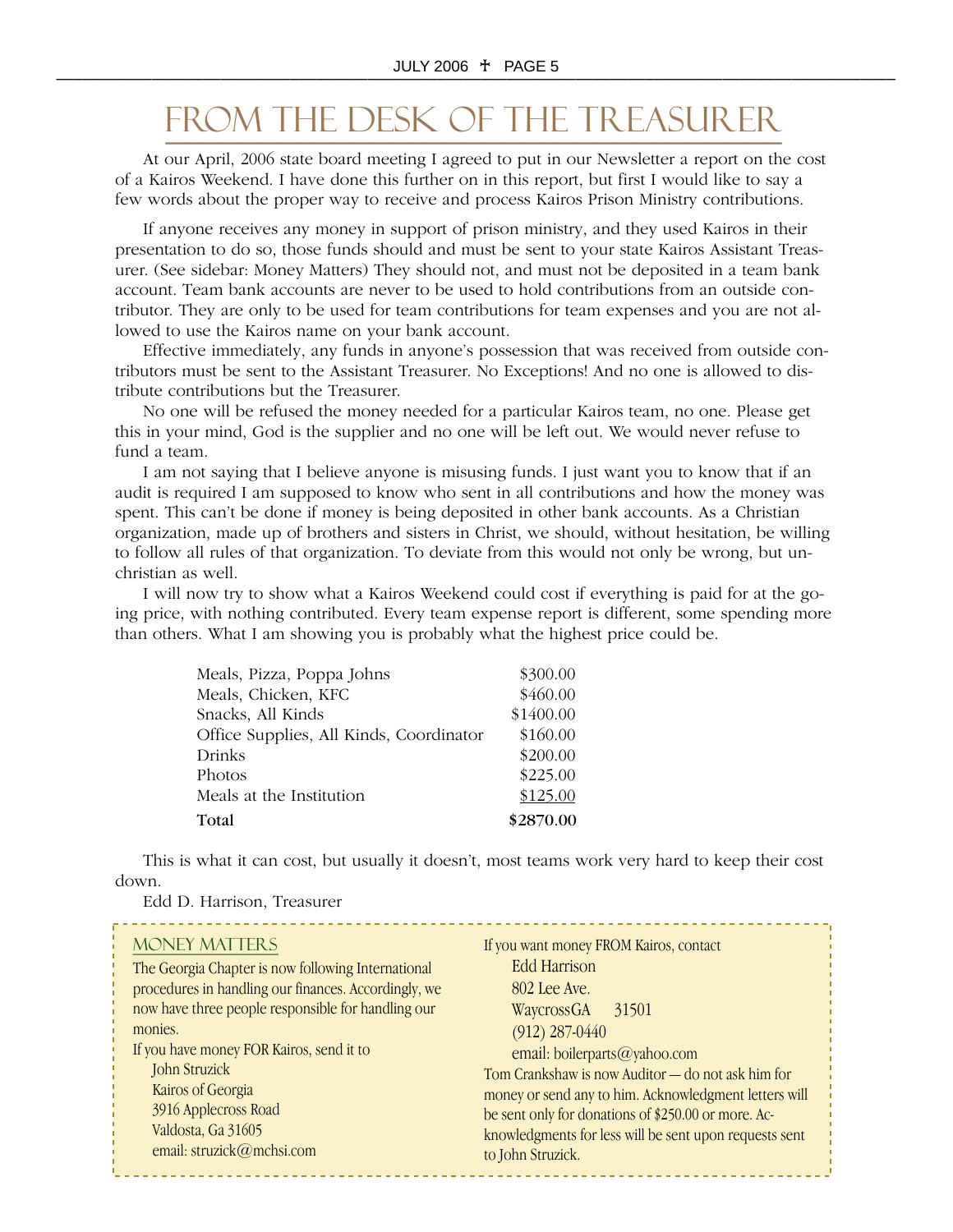# \_\_\_\_\_\_\_\_\_\_\_\_\_\_\_\_\_\_\_\_\_\_\_\_\_\_\_\_\_\_\_\_ WEEKEND•REPORTS

#### **AUTRY #14** February 23–26, 2006 Clarke D. Liles, Leader

What a great weekend. The Holy Spirit took control early on and never let go. The participants and team bonded right away on Thursday evening and continued to grow together as one throughout the weekend. It is truly amazing how our Lord can bring together men from all walks of life and bond them together into a tightknit family.

Just a few weeks prior to Kairos #14, a new warden was hired for Autry State Prison. While the new warden had never worked in a facility with a Kairos program, she opened her heart and the facility to our team. She and her staff visited on several occasions during the weekend. The prison's head of security even stopped by to talk to the participants about the opportunities of a relationship with God being presented by our team. We cannot thank the Autry staff enough for their help and support.

The weekend started with a full contingent of 42 participants and 26 team members. Unfortunately, our family lost 2 of our participants due violations of facility rules and regulations. I must mention that it is imperative to constantly remind participants of what is expected of them. Of the remaining 40 participants, there were 7 first time confessions of Christian faith and innumerable rededications to our Lord, Jesus Christ. God was working overtime on this group.

Our team members on Kairos #14 did a great job of listening to and loving the weekend participants. Many great relationships were formed during the weekends. Several team members can hardly wait to go back and participate In the Friday night reunions. I feel it necessary to mention the great job of our music team, as this may be the first time I remember weekend participants literally dancing between the rows and in the aisles.

Training for Kairos #14 was the first use of the EZRA program for Autry. The program certainly made it easy for me as lay leader to develop our team, assign jobs and talks, and print training materials for our group. EZRA was also very helpful in developing a schedule that we were able to follow and remain on.

#### Heard at Closing

- "I didn't know that people still loved me."
- "We are really not alone. Praise God!"
- "God really must care after this weekend."

#### **HAYS #14**  March 23–26 2006 Chuck Self, Leader

The 14th KAIROS weekend at HAYS State Prison was an awesome and powerful weekend. This was the first weekend that we used EZRA from start to finish on a weekend.



The irony is that God decided that should happen when He had a leader who was a computer nomind. But in spite of my computer shortcomings, EZRA was very beneficial throughout the entire process. Kudos to Mike Springer, who has a specia lplace awaiting him in heaven!

Beginning with our team formation, God's handiwork in this weekend was apparent. From the time of our advanced leadership training, my prayer had been to try to actually hit the target that had been given us to have 33% of the team be new members. In particular, our community needed more clergy members, and more members who could help interpret for our ever growing Hispanic community at HAYS. Through efforts from the team, and in large part those new team members, we received more than \$8,000 in contributions. Our total submitted expenses for the weekend were just under \$1,500. We had several additional expenses that were donated by various team members.

We entered the institution with 40 men on Thursday afternoon ... the most men we've ever had on a team. Of the 40, SIX-TEEN of those men were experiencing the power of this ministry for the very first time. Exactly 40% of our team were brand new members! And of those sixteen, THREE were clergy. The table of Luke became the table of "Lucas"...and all three of our team members at the table were bilingual.

Our music team was outstanding, and did an incredible job of keeping us alive and active in song in the community room ... while providing music that set the tone for awesome worship experiences while in the chapel. One of our new team members was our music leader, and we were privileged to have Carl Engel help shepherd him along.

Our Agape team did an amazing job in gathering all the letters and posters we always go in with. This time, they went above and beyond in getting team members to have people sign up to pray for the weekend ... doing so on the prayer chain links that EZRA provides. The result was a 300+ yard prayer